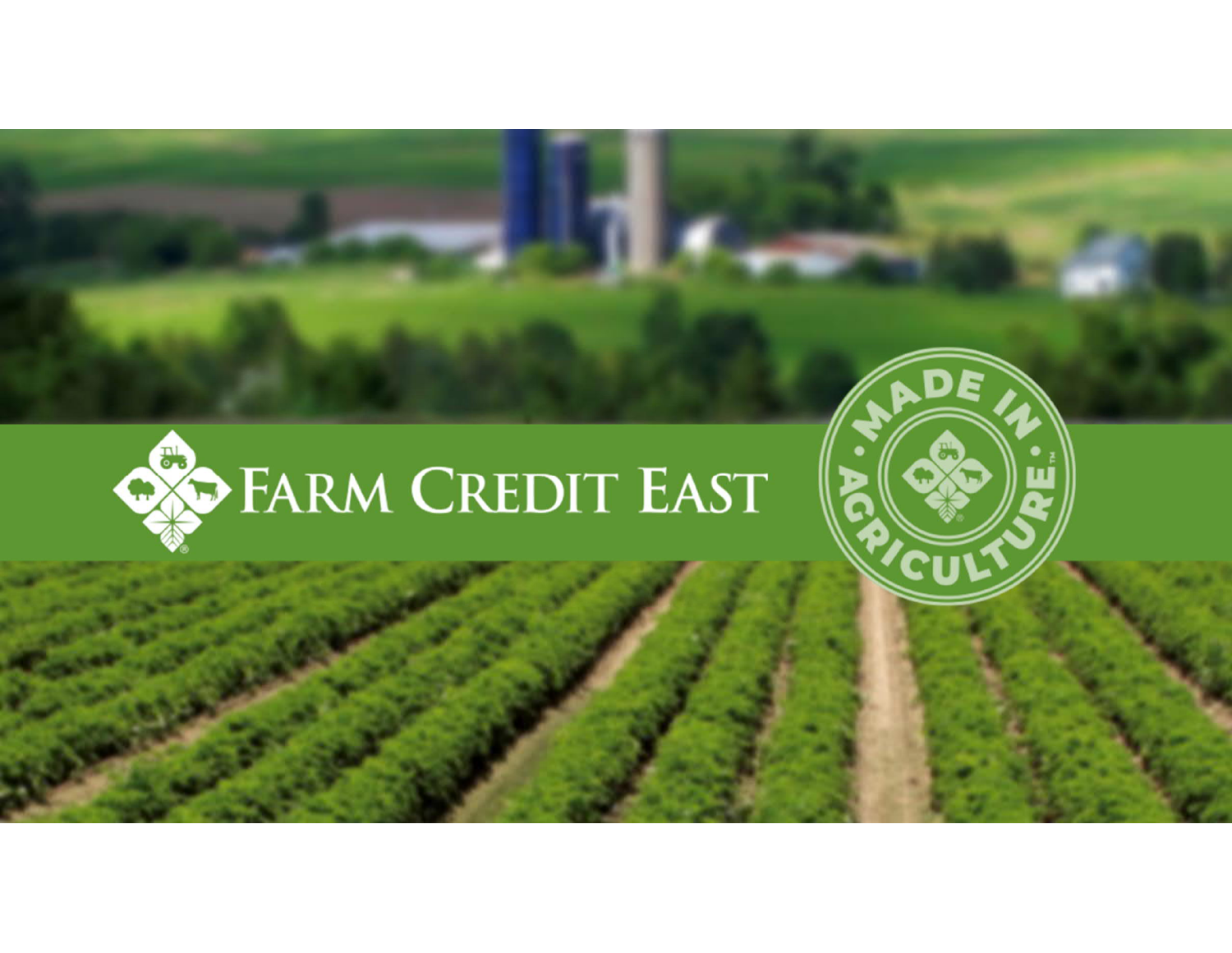

# The 2020 *Northeast Dairy Farm Summary*

Chris Laughton Director of Knowledge Exchange

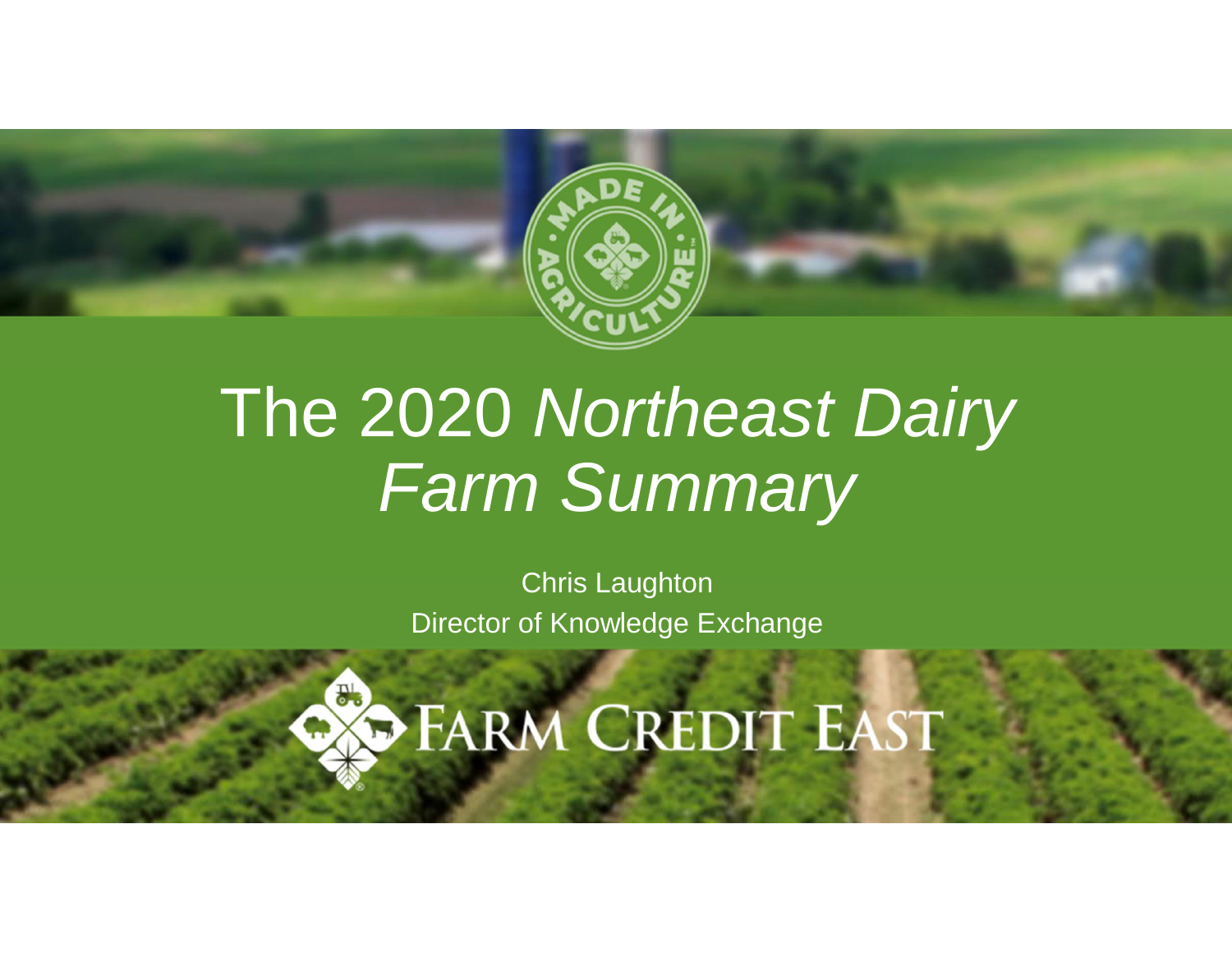## Agenda

#### Review of 2020 financial results

Brief 2021- 2022 outlook

Audience questions



Download the full report at: FarmCreditEast.com/Reports

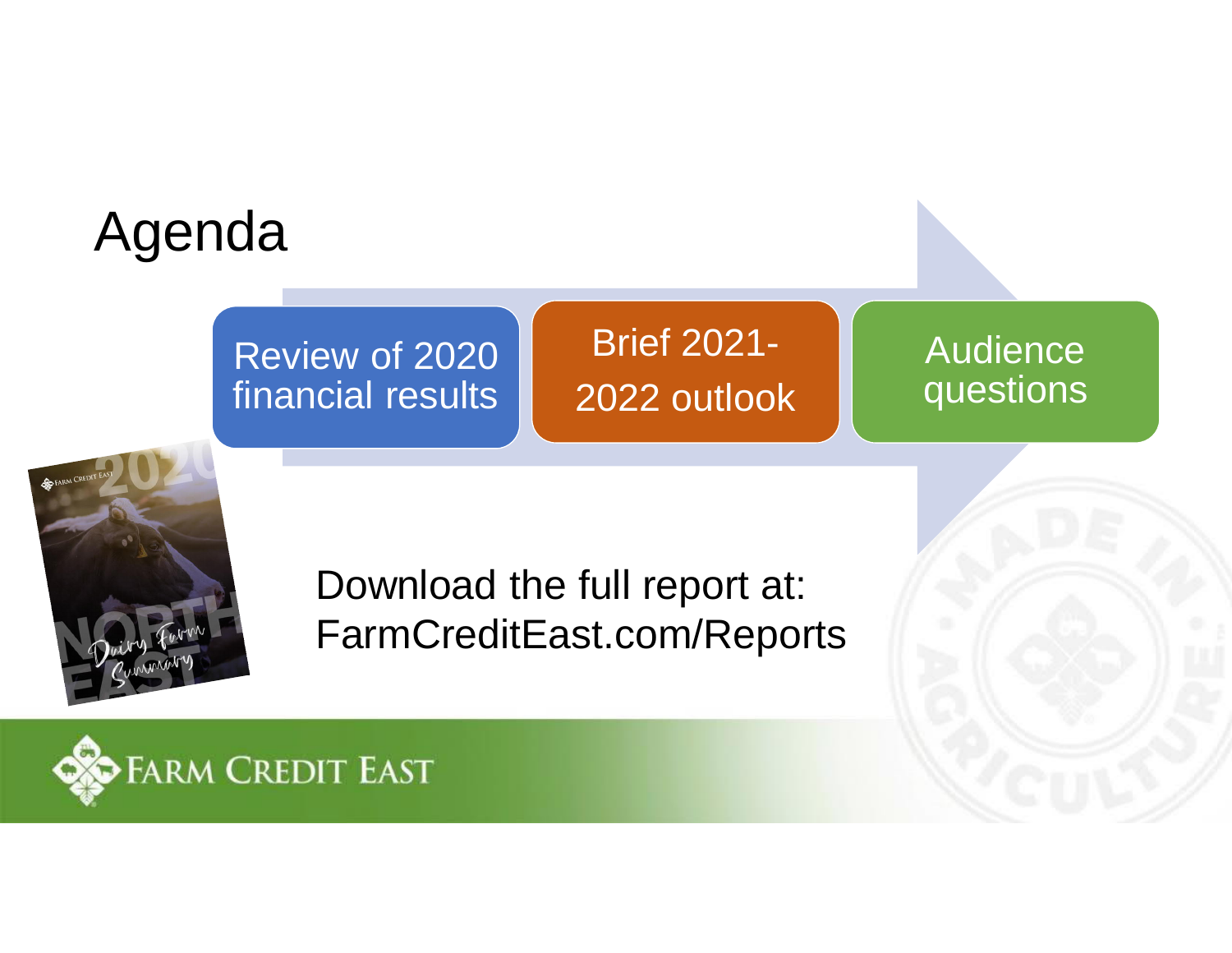## Key Points

- § **209 dairy farm participants**, mainly from New York
	- Our sample's herd size is larger and likely more profitable than true average
- § Profitability increased in 2020, average: **\$663/cow** from \$447 in 2019. Government payments were significant.
- § 2019 milk price: **\$18.48**, \$0.70 below 2019's \$19.18
- § NCOP: **\$18.11**, \$0.30 greater than 2019
- § Total debt per cow declined slightly to **\$3,981/cow**

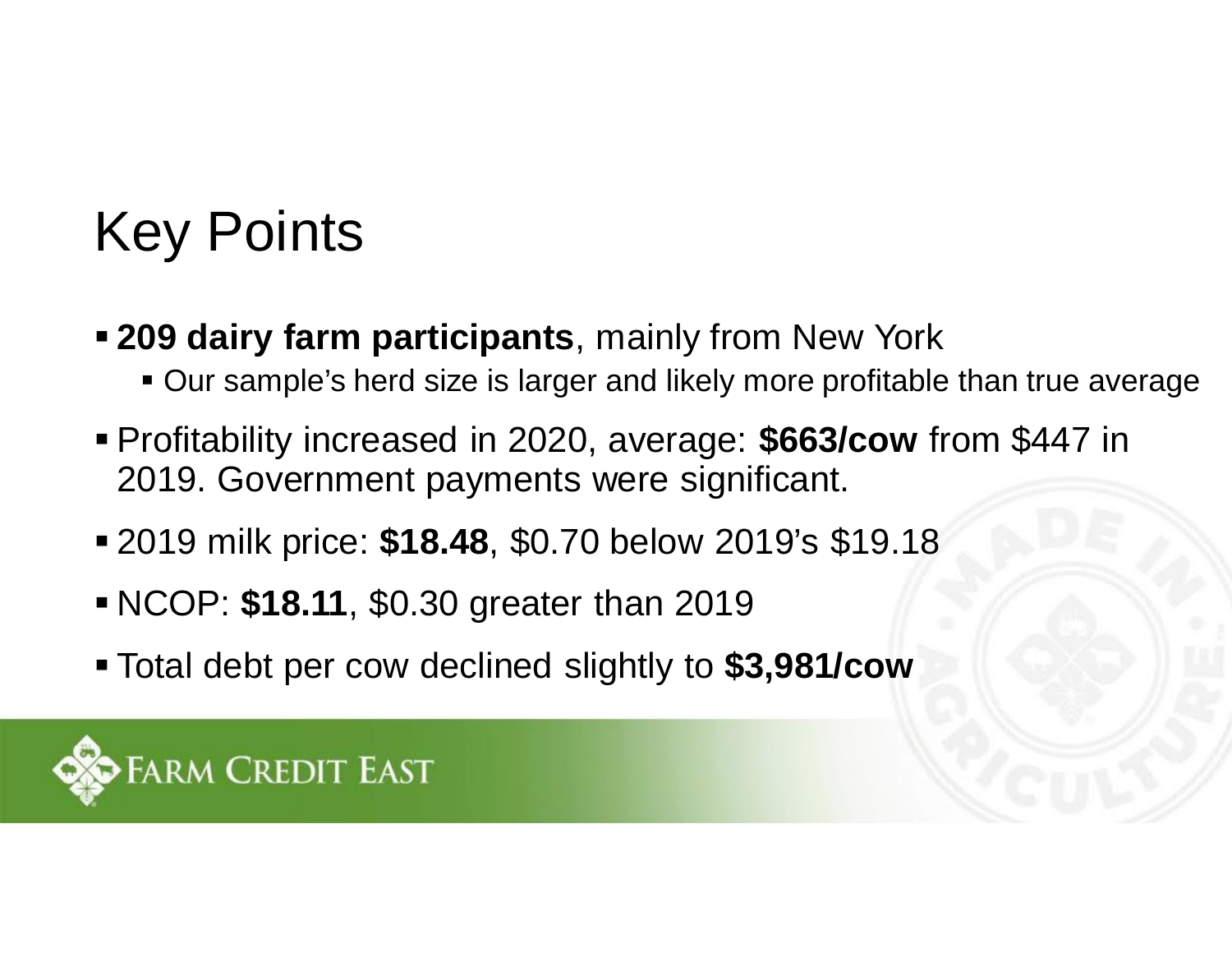### Farm Milk Prices per Cwt.



Source for all charts: Farm Credit East, unless otherwise noted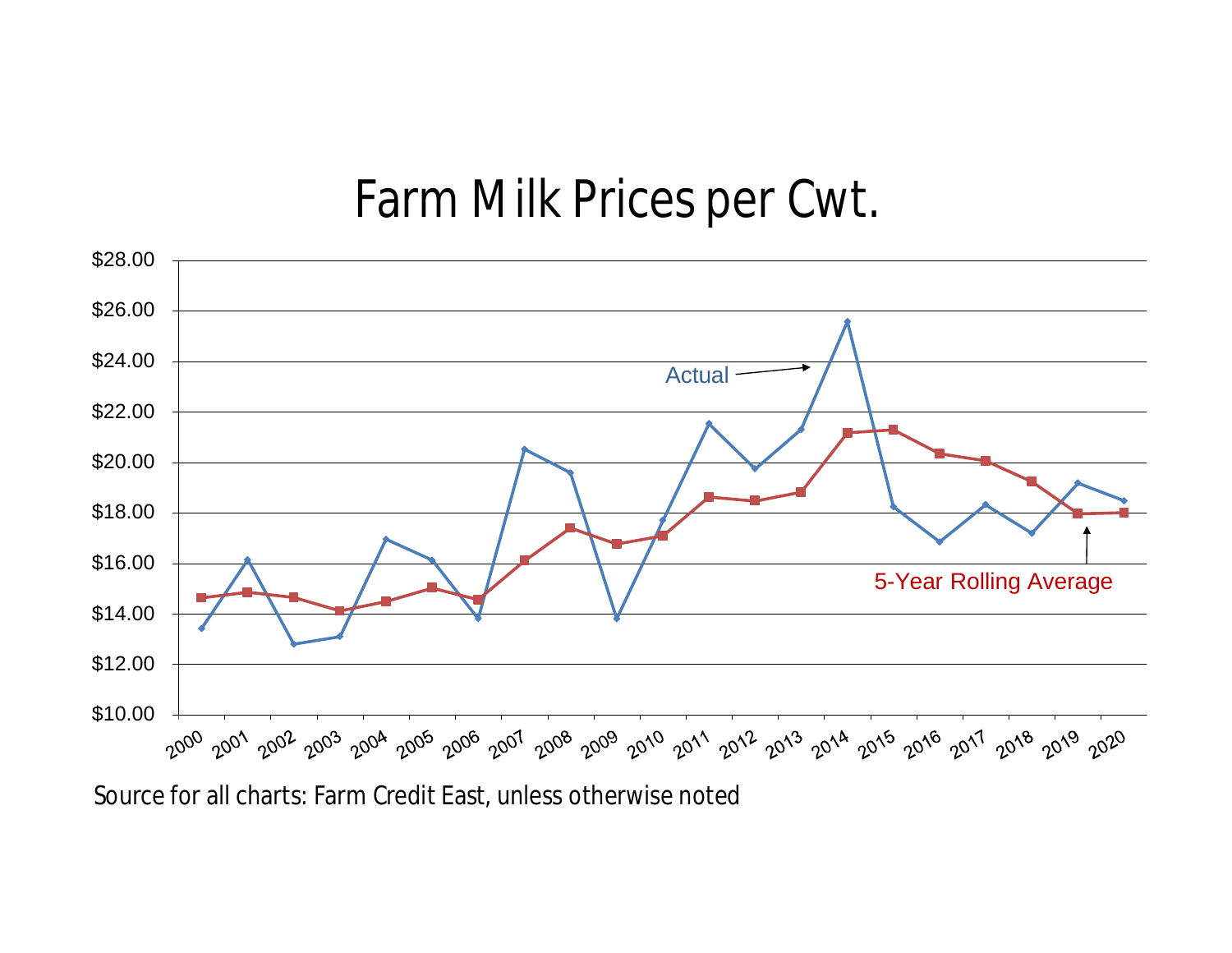### Net Earnings per Cow, 2000-2020

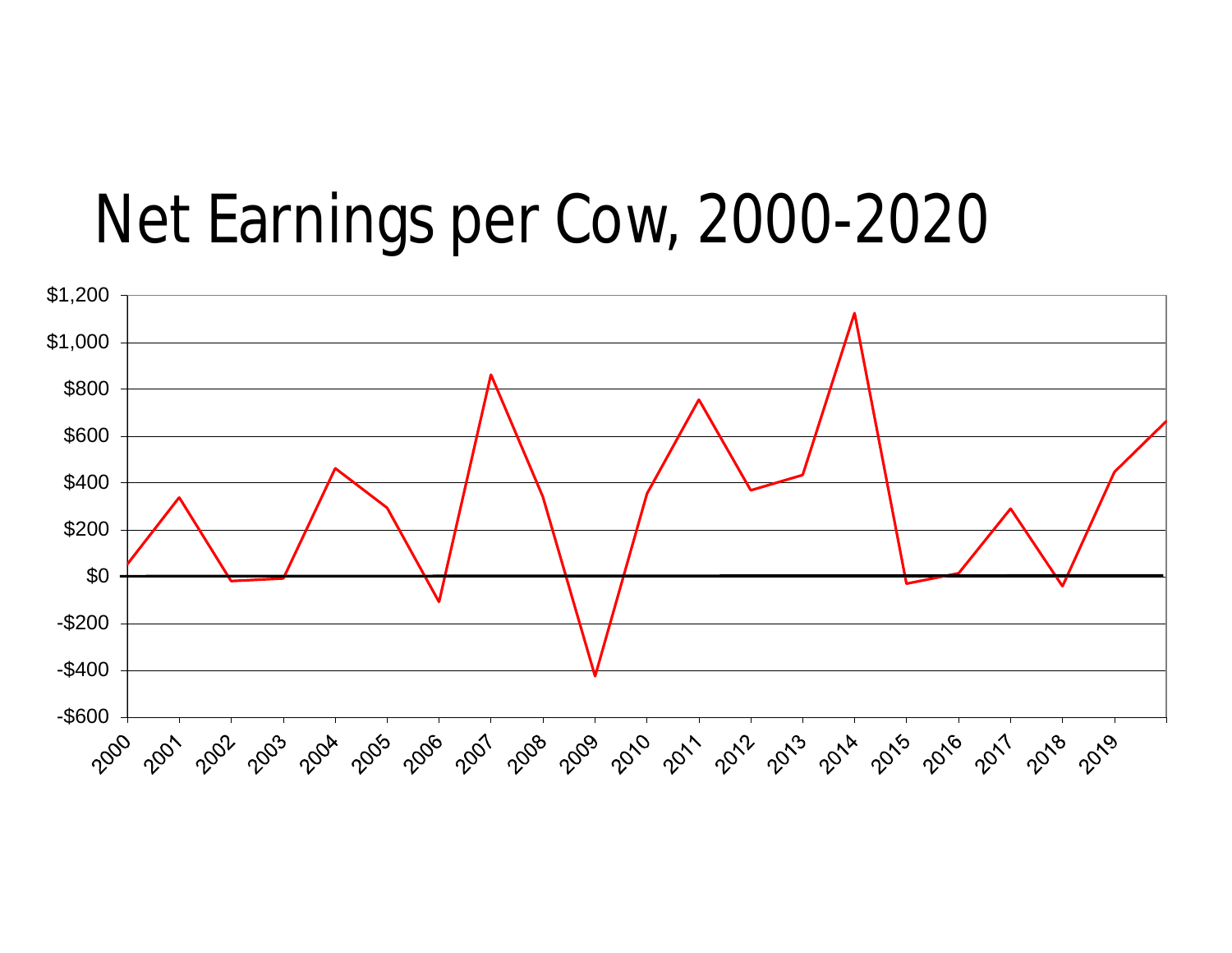### Supply Chain Disruptions

- § Pre-COVID, half of all food eaten outside the home
- Schools, restaurants, etc. closed over just a few weeks in March
- Processing system struggled to adjust
- § News articles talked about a "broken" food system, and fragile supply chains
- Hundreds of articles about milk dumping
- § Supply chains actually adapted quickly to a major disruption



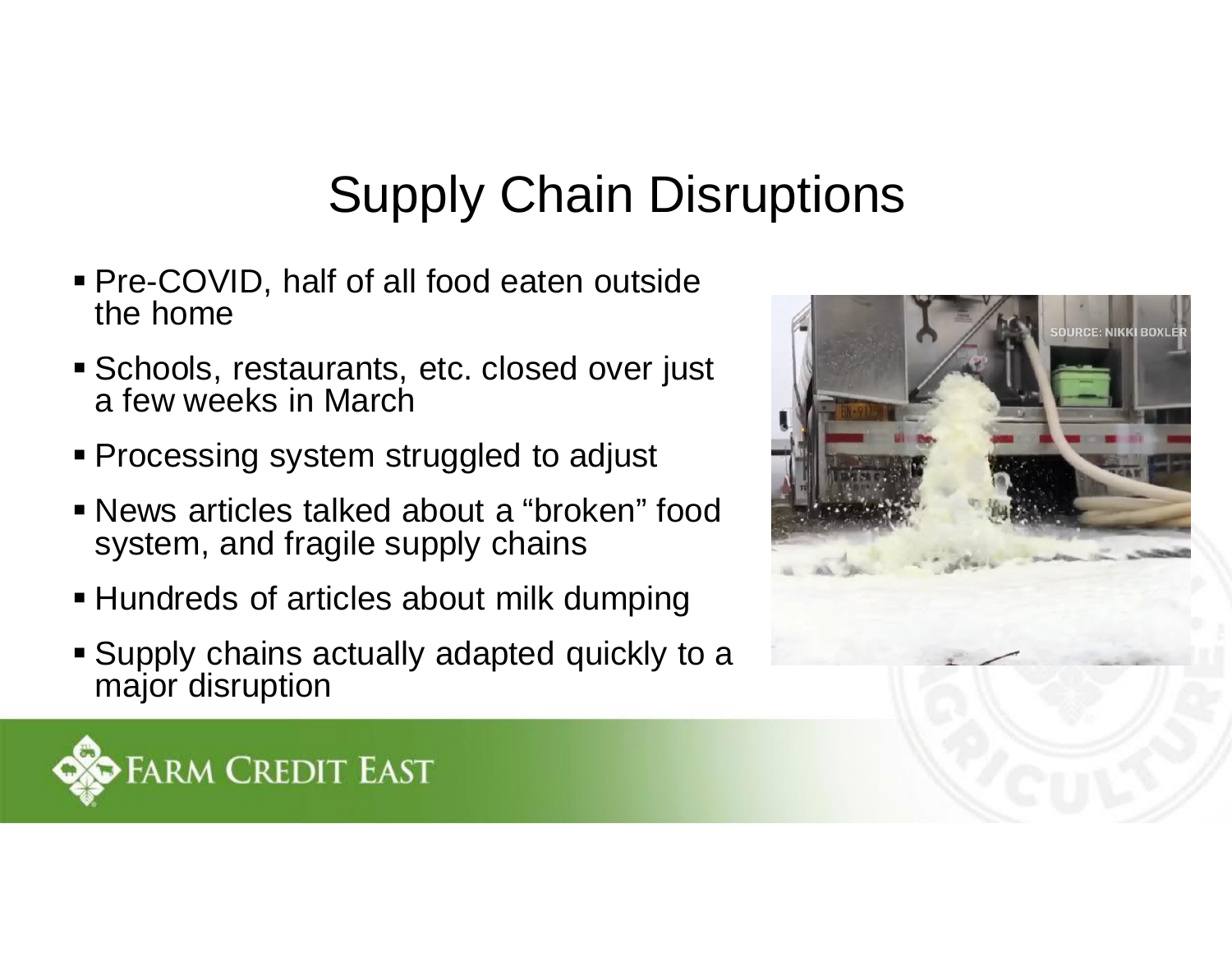### USDA All-Milk Price



Source: USDA / NASS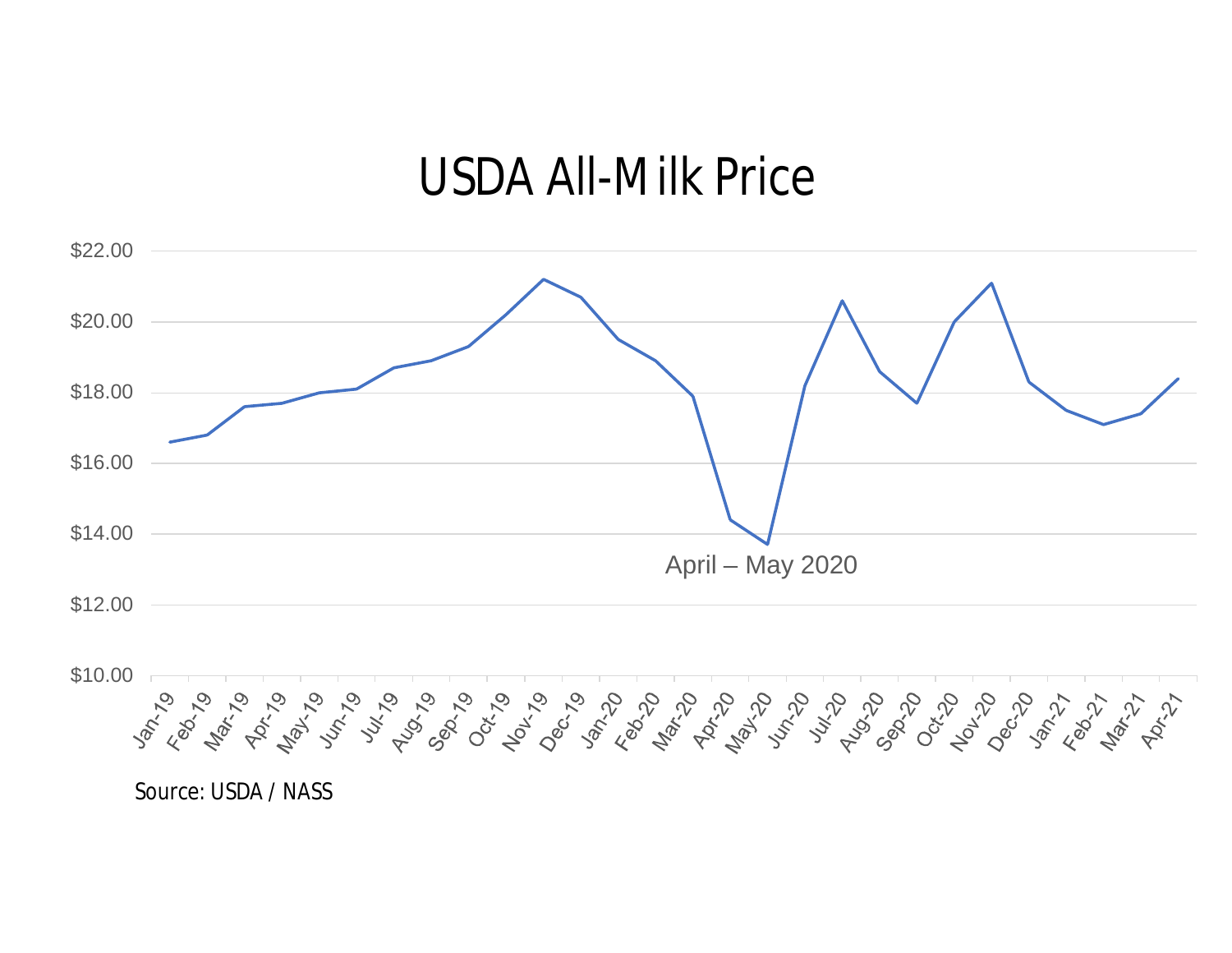### Milk Dumped, Federal Order 1



Source: Federal Order 1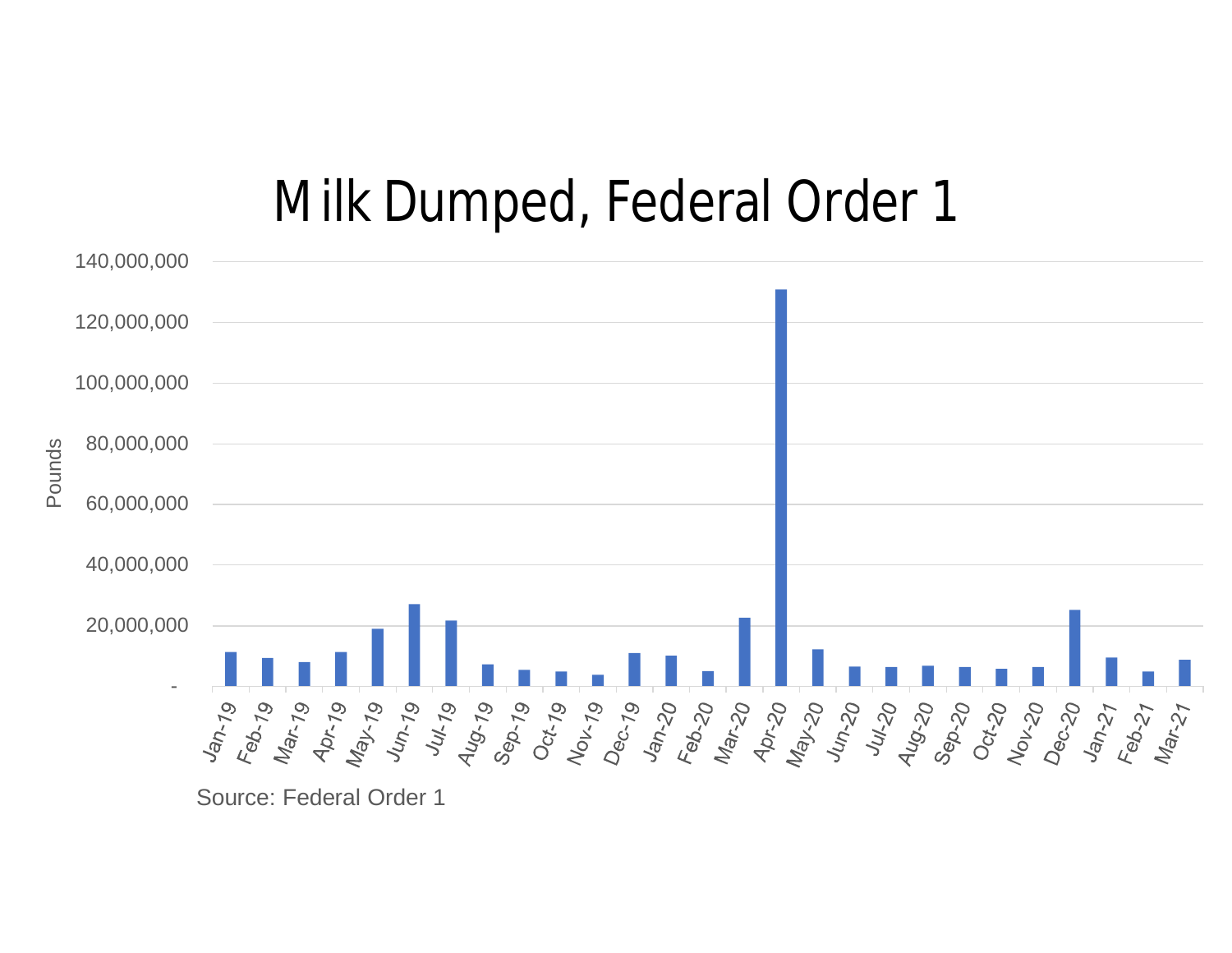#### Cost of Production per cwt.

|                                  | 2015    | 2016    | 2017    | 2018    | 2019    | 2020    |
|----------------------------------|---------|---------|---------|---------|---------|---------|
| <b>Cash Expenses</b>             | \$20.00 | \$18.24 | \$18.54 | \$18.60 | \$18.59 | \$19.29 |
| + Depreciation                   | 1.44    | 1.38    | 1.30    | 1.28    | 1.20    | 1.16    |
| + Family Living                  | 0.69    | 0.58    | 0.49    | 0.48    | 0.41    | 0.34    |
| <b>Total costs</b>               | \$22.13 | \$20.20 | \$20.33 | \$20.36 | \$20.20 | \$20.79 |
| - Non-Milk Farm<br><b>Income</b> | 3.77    | 3.41    | 2.87    | 2.64    | 2.39    | 2.68    |
| <b>NCOP</b>                      | \$18.36 | \$16.79 | \$17.46 | \$17.72 | \$17.81 | \$18.11 |

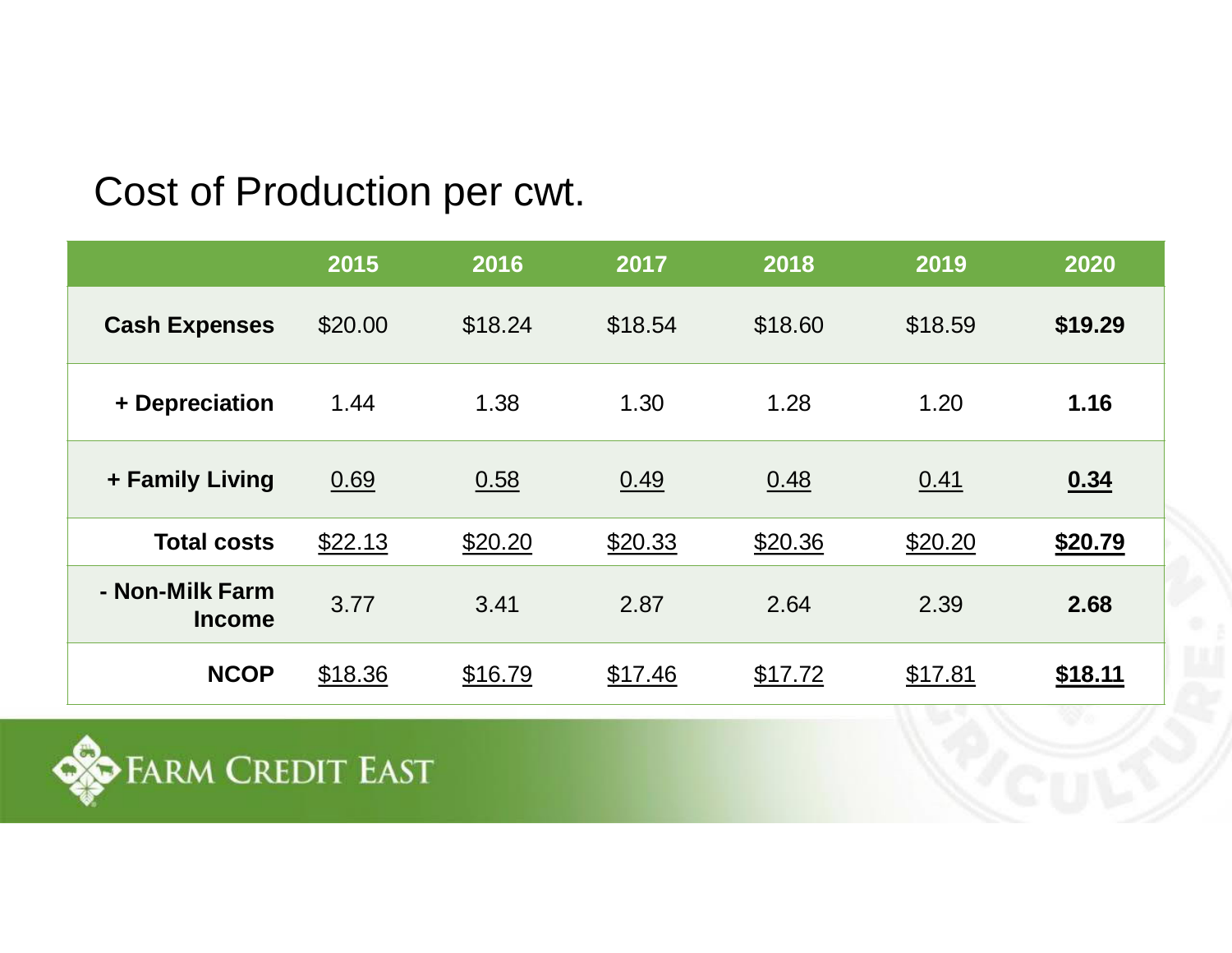

## Distribution of Net Cost of Production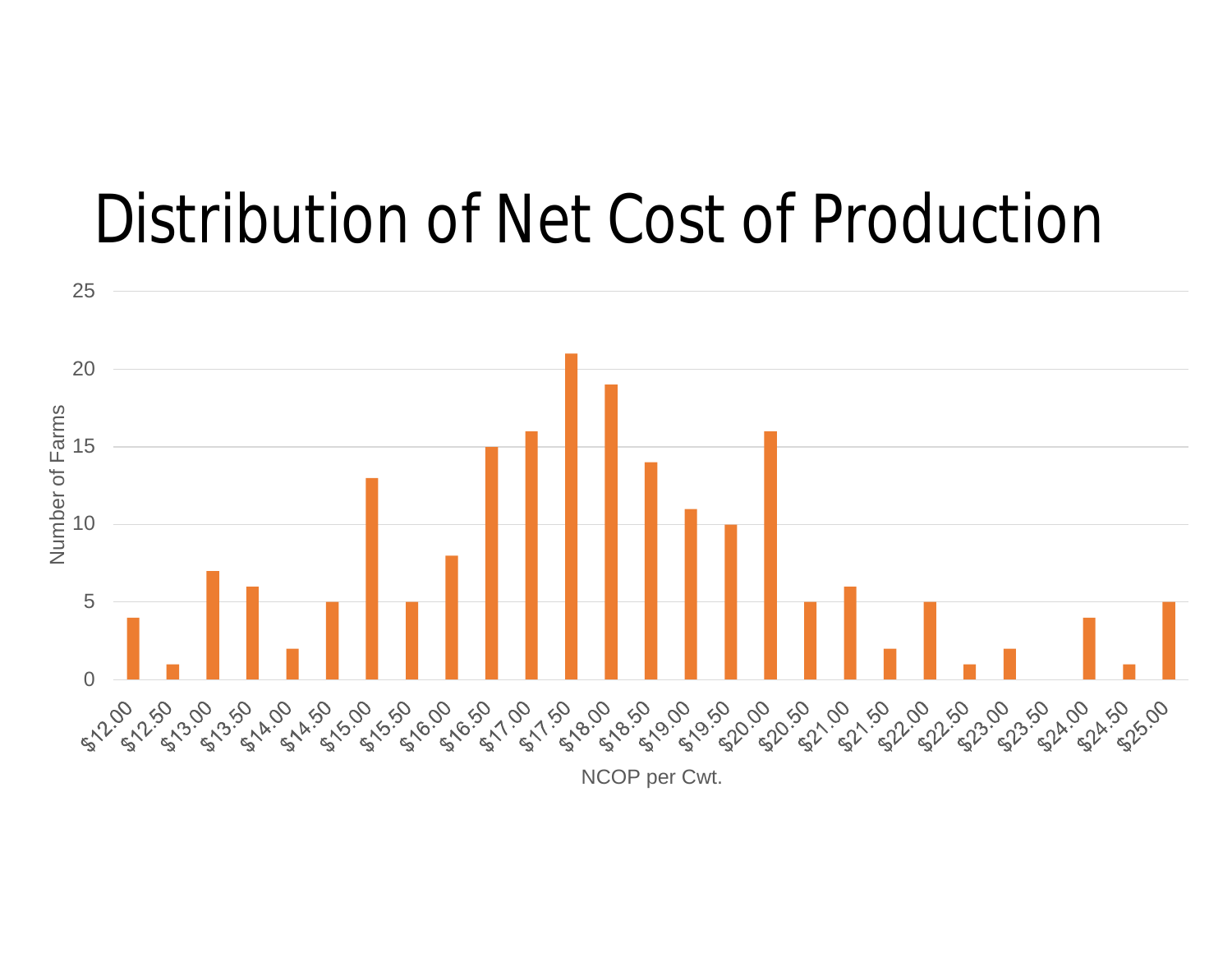#### NCOP by Region

|                       | <b>New York</b> |         | <b>New England</b> |         |  |
|-----------------------|-----------------|---------|--------------------|---------|--|
|                       | 2019            | 2020    | 2019               | 2020    |  |
| <b>Feed</b>           | \$6.21          | \$6.55  | \$7.64             | \$7.87  |  |
| Labor                 | \$3.19          | \$3.31  | \$4.31             | \$3.95  |  |
| <b>Other Expenses</b> | \$9.01          | \$9.26  | \$9.32             | \$9.78  |  |
| <b>Cash Expenses</b>  | \$18.41         | \$19.12 | \$21.27            | \$21.60 |  |
| + Depreciation        | 1.21            | 1.16    | 1.22               | 1.11    |  |
| + Family Living       | 0.40            | 0.34    | 0.44               | 0.40    |  |
| <b>Total Costs</b>    | \$20.02         | \$20.62 | \$22.93            | \$23.11 |  |
| - Nonmilk Income      | 2.42            | 2.70    | 1.60               | 2.12    |  |
| <b>NCOP</b>           | \$17.59         | \$17.92 | \$21.33            | \$20.99 |  |

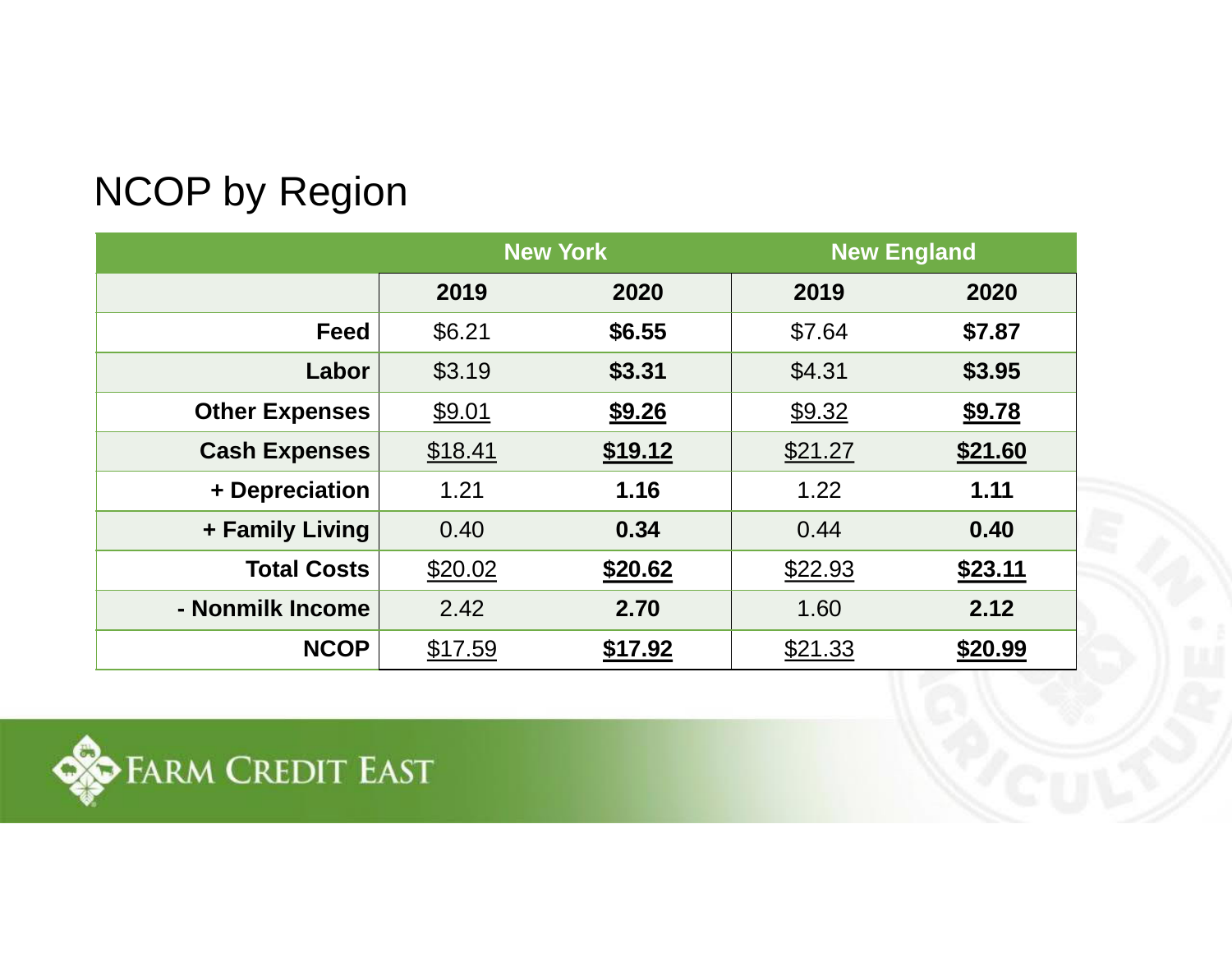#### Range of 2020 Profits

|                               | Lower 25%    | <b>All Farms</b> | <b>Top 25%</b> |
|-------------------------------|--------------|------------------|----------------|
| <b>Average Number of Cows</b> | 586          | 685              | 932            |
| <b>Milk Sold per Cow</b>      | 25,765       | 25,884           | 26,385         |
| <b>Milk Sold per Worker</b>   | 1,388,359    | 1,391,525        | 1,553,488      |
| <b>Net Earnings</b>           |              |                  |                |
| Per Cwt.                      | $-$0.29$     | \$2.56           | \$4.74         |
| <b>Per Cow</b>                | $-$ \$74     | \$663            | \$1,251        |
| <b>Per Farm</b>               | $-$ \$43,364 | \$454,155        | \$1,165,932    |
| <b>Return on Equity</b>       | $-1.0%$      | 7.6%             | 12.5%          |

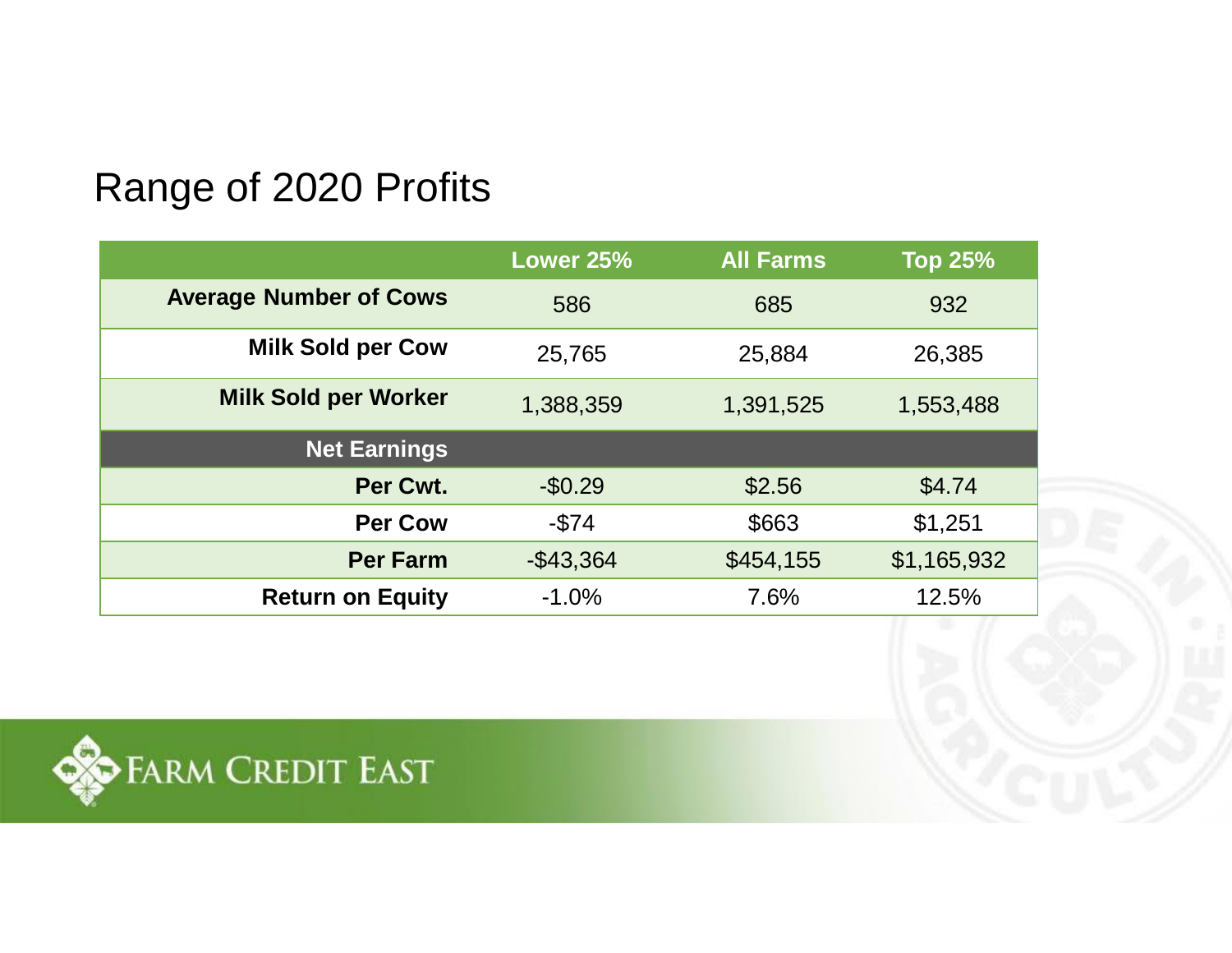#### Accrual Earnings per Cwt.

|                          | 2015       | 2016    | 2017    | 2018     | 2019    | 2020          |
|--------------------------|------------|---------|---------|----------|---------|---------------|
| <b>Milk Price</b>        | \$18.24    | \$16.85 | \$18.32 | \$17.19  | \$19.18 | \$18.48       |
| -Variable Costs          | \$16.23    | \$14.75 | \$14.93 | \$14.99  | \$14.90 | \$15.50       |
| -Fixed Costs             | \$5.21     | \$4.88  | \$4.90  | \$4.89   | \$4.89  | \$4.95        |
| <b>Net Farm Earnings</b> | \$0.57     | \$0.64  | \$1.64  | \$0.32   | \$2.16  | \$2.89        |
| -Family Living           | \$0.69     | \$0.58  | \$0.49  | \$0.48   | \$0.41  | \$0.34        |
| <b>Net Earnings</b>      | $-$ \$0.12 | \$0.06  | \$1.15  | $-$0.16$ | \$1.75  | <u>\$2.55</u> |

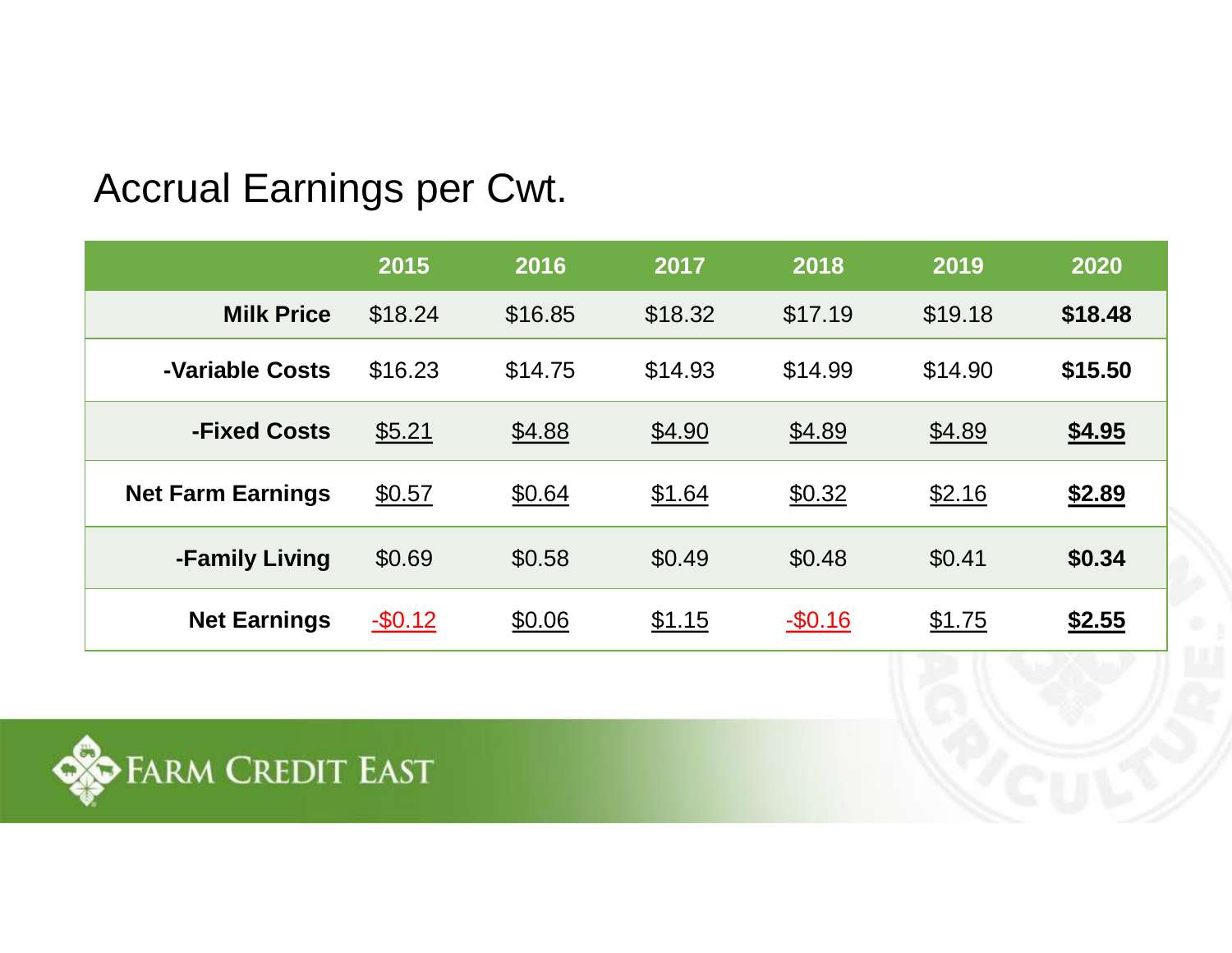#### Cash Flow Analysis per Cwt.

|                                       | 2015     | 2016     | 2017     | 2018     | 2019    | 2020        |
|---------------------------------------|----------|----------|----------|----------|---------|-------------|
| <b>Milk Price</b>                     | \$18.24  | \$16.85  | \$18.32  | \$17.19  | \$19.18 | \$18.48     |
| <b>Cash Required</b>                  | \$22.14  | \$20.34  | \$21.64  | \$20.66  | \$20.62 | \$21.18     |
| - Other Income                        | 3.81     | 3.39     | 3.31     | 2.98     | 2.87    | <u>3.05</u> |
| <b>Breakeven Milk</b><br><b>Price</b> | \$18.33  | \$16.95  | \$18.33  | \$17.68  | \$17.75 | \$18.13     |
| <b>Cash Margin</b>                    | $-$0.09$ | $-$0.10$ | $-$0.01$ | $-$0.49$ | \$1.43  | \$0.35      |

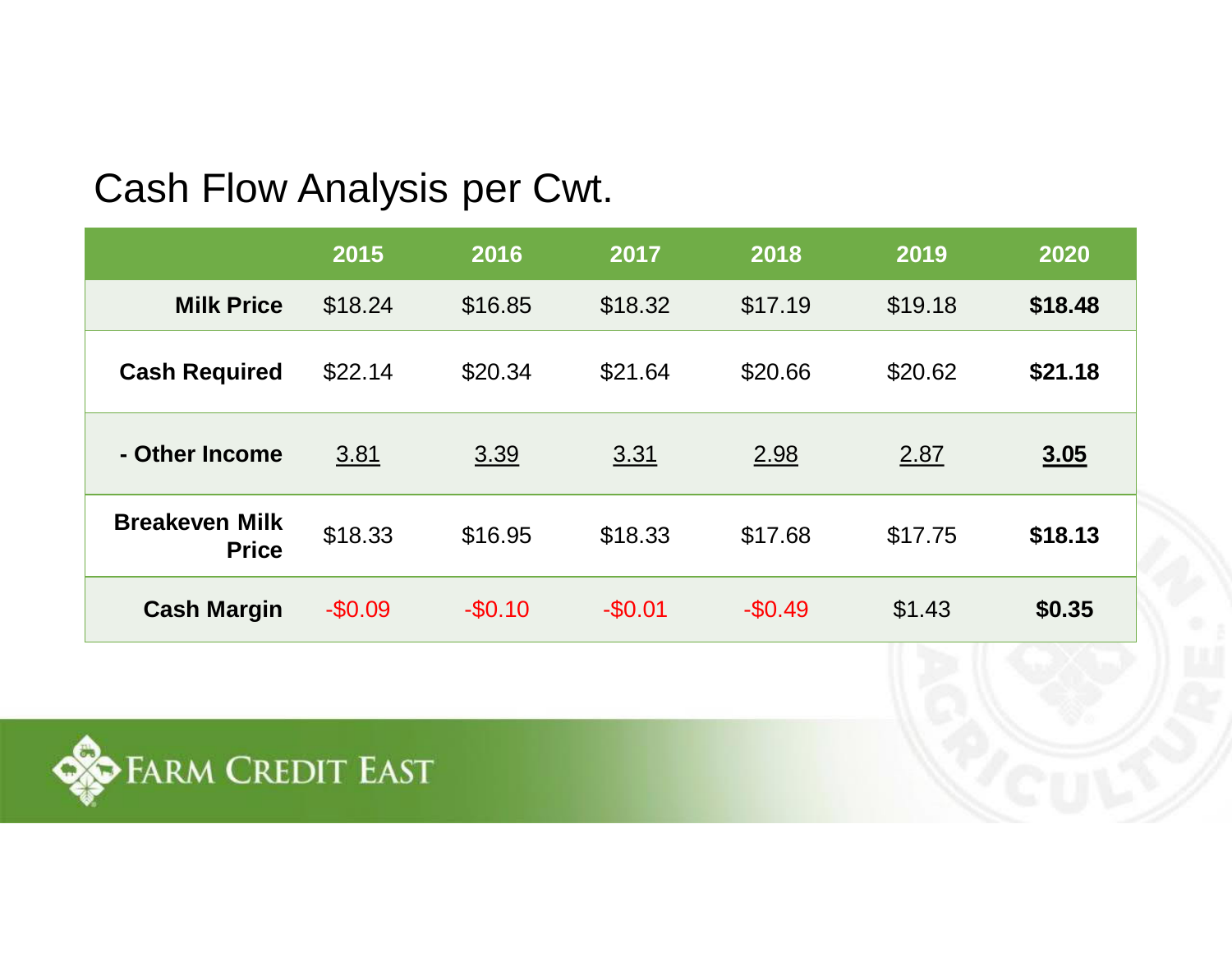# Cash Flow per Cwt.

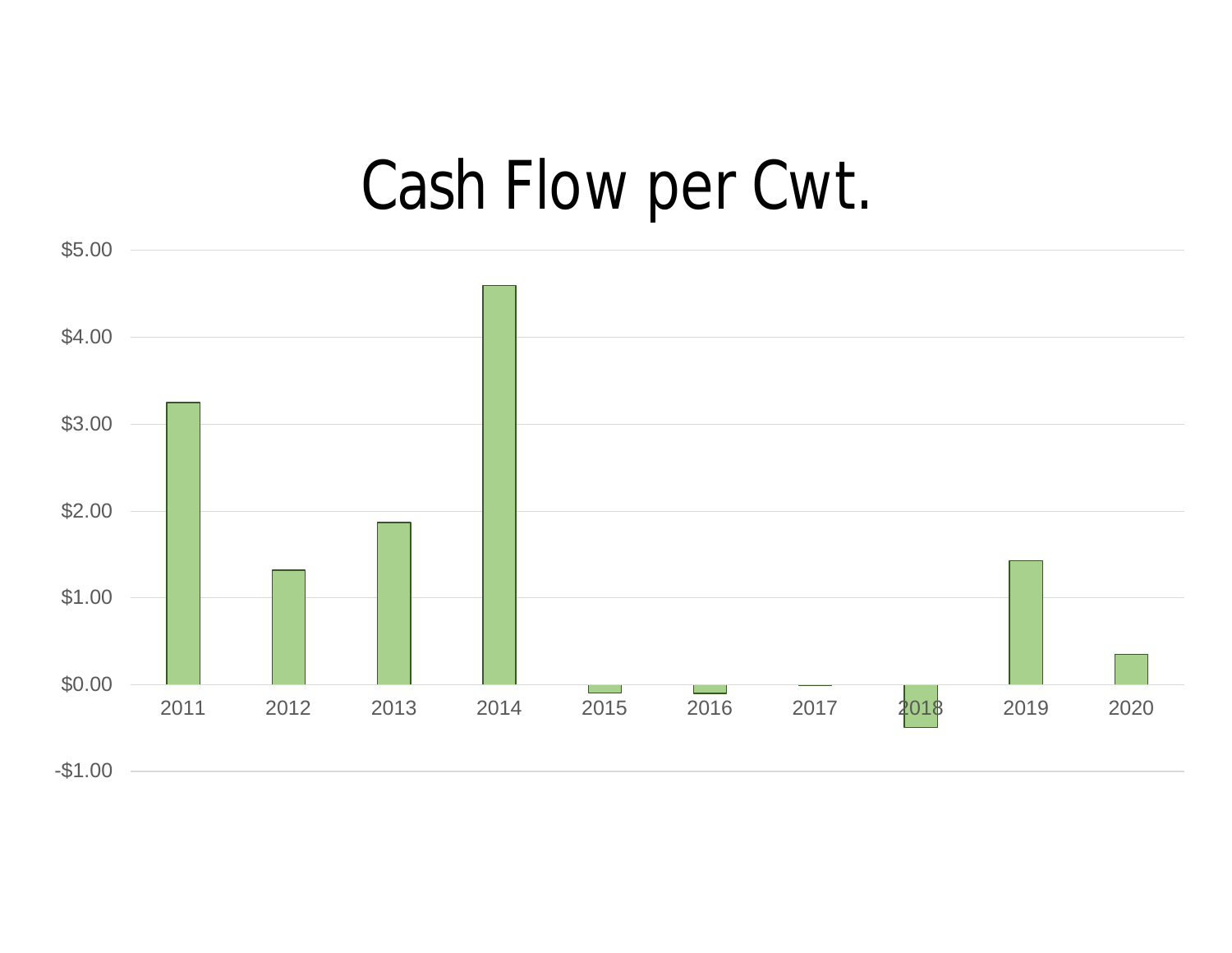### Average Total Liabilities per Cow 1979-2020

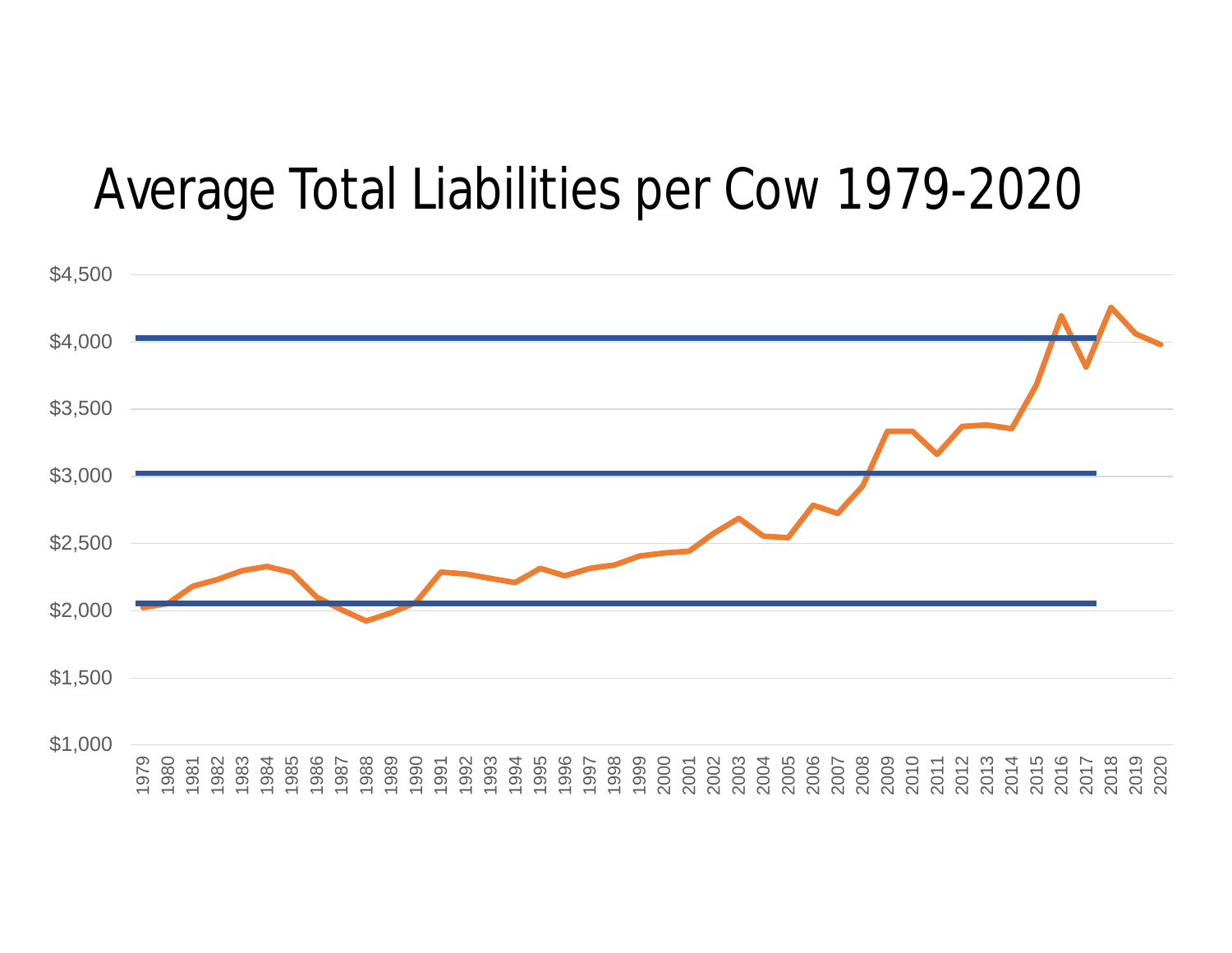### Average Total Liabilities per Cow 1979-2020



\$/Cow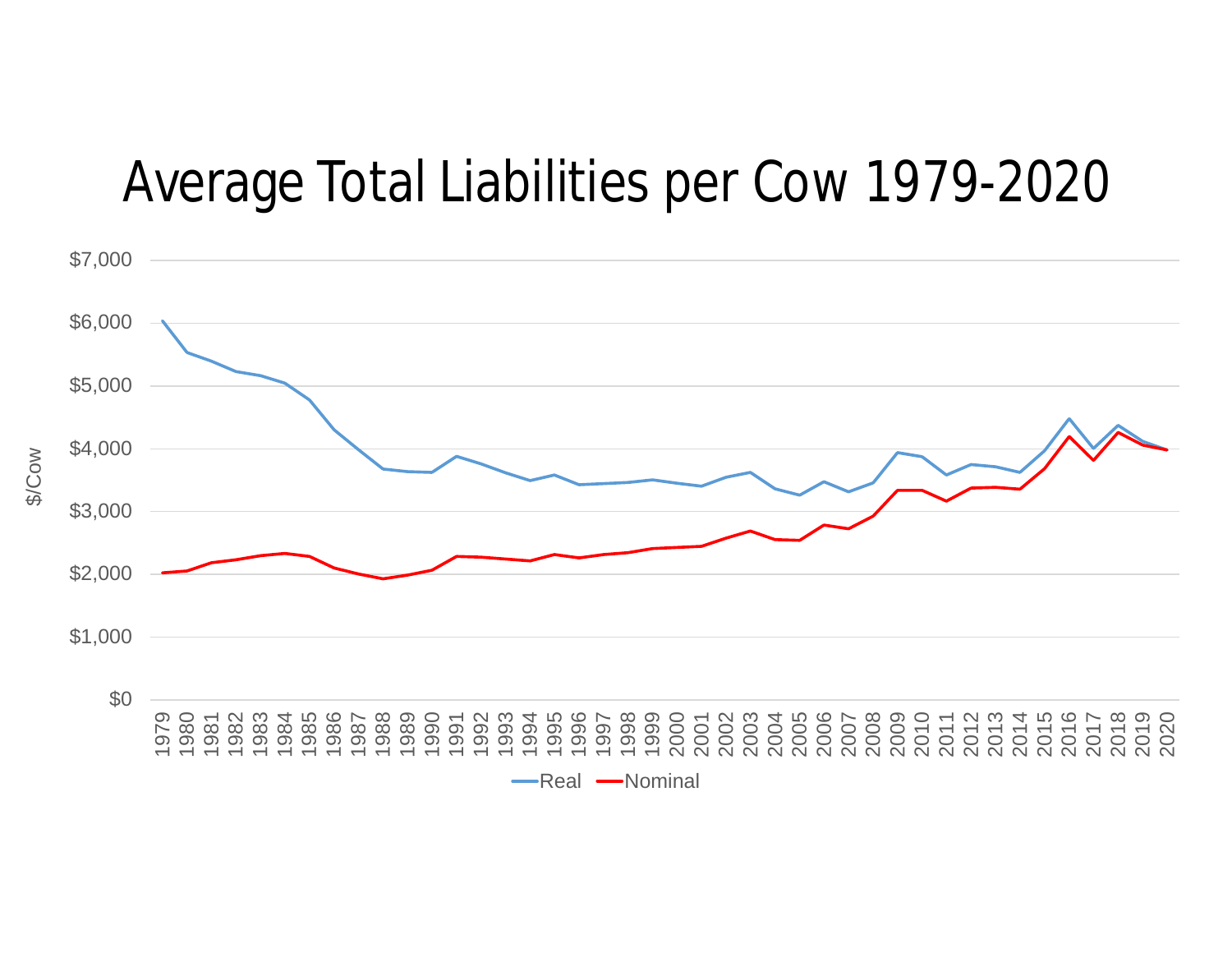# Farm Liquidity

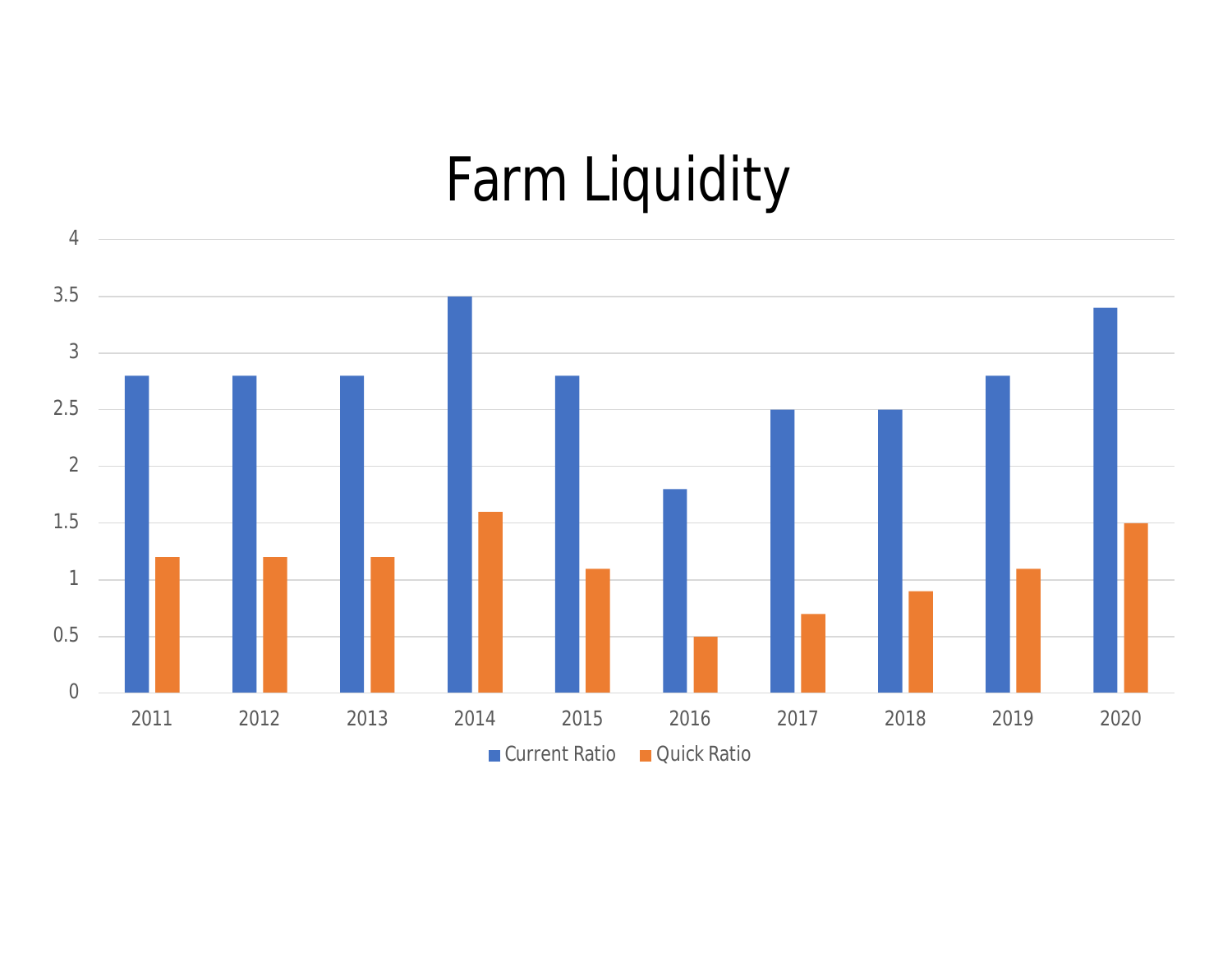#### Take-Aways from the 2020 *DFS*

- § The COVID-19 pandemic significantly disrupted dairy markets and pricing, but supply chains were able to adapt relatively quickly
- § Profitability improved significantly, largely due to government programs
- Wide range of results continues
- Average farm size continues to grow
- § Positive correlations between farm size and profitability, however not all large farms did well
	- Only 1/3 of 700+ cow farms made top profit quartile
- Positive cash flow continues, but some farms still recovering from lean years
- § What is going to happen without the government support we had last year?

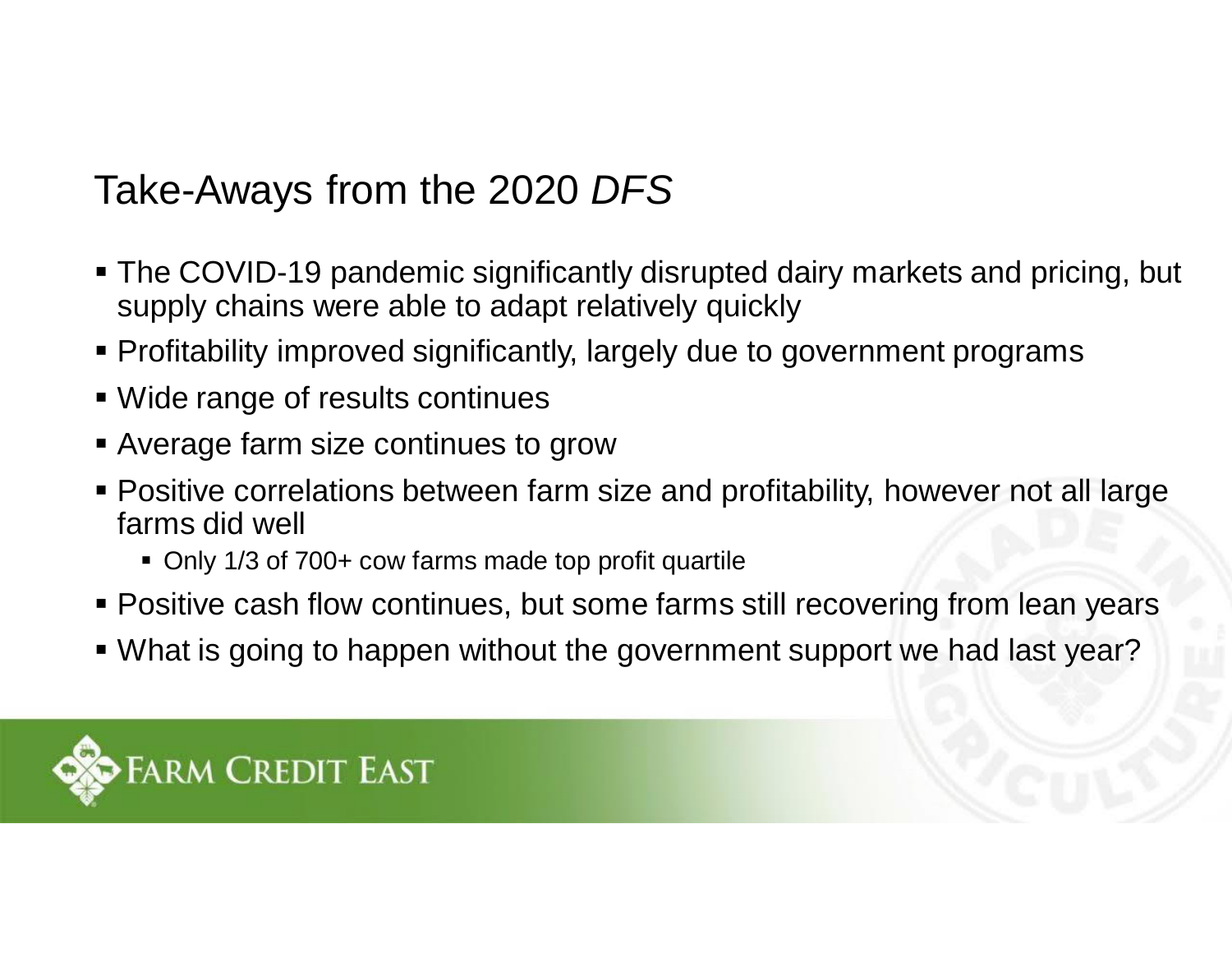#### 2021 Results

- Not a great year so far
- Cash flow tighter than last 2 years, not terrible, but certainly not great
- milk prices a bit higher, but input costs a lot higher (esp. summer purchased feed)
- § Feed concentrates jumped from roughly \$6-ish/cwt to just under \$7
- **IOFC margins substantially lower than last year**
- **Example 1** Lot of labor headaches
- Government payments much less significant

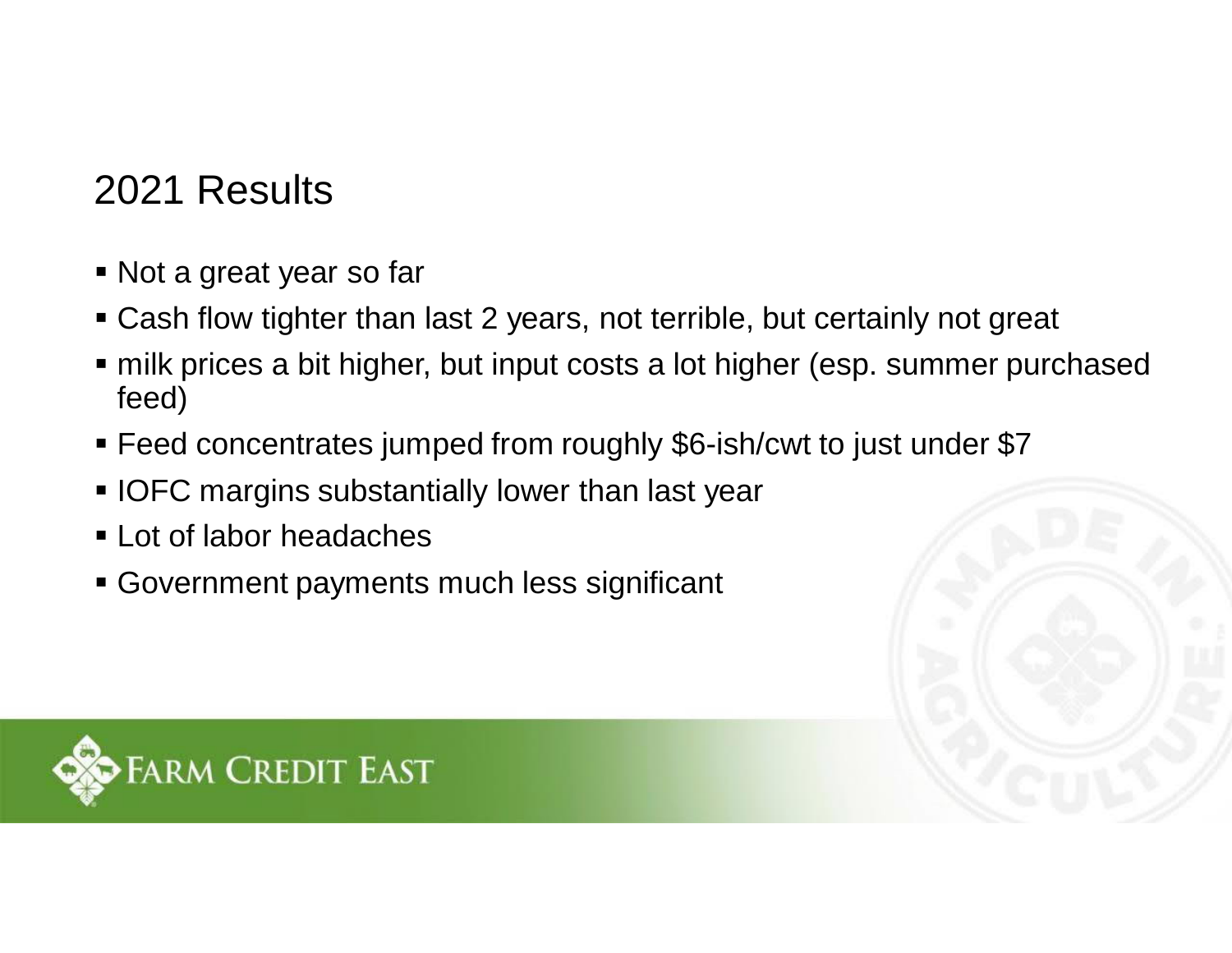### 2022 Outlook

- Milk prices forecast to rise, but so are costs!
- 2022 Mailbox milk prices forecast to average \$1.10-1.90 above 2021 (which is roughly \$0.65 above 2020)
- Feed commodities have risen, as has labor
- Labor costs: Minimum wage increase, uncertainty re: OT, market wage pressure, political pressure as well
- Other input costs rising as well
- DMC and LGM only account for feed costs (probably won't pay much next year)